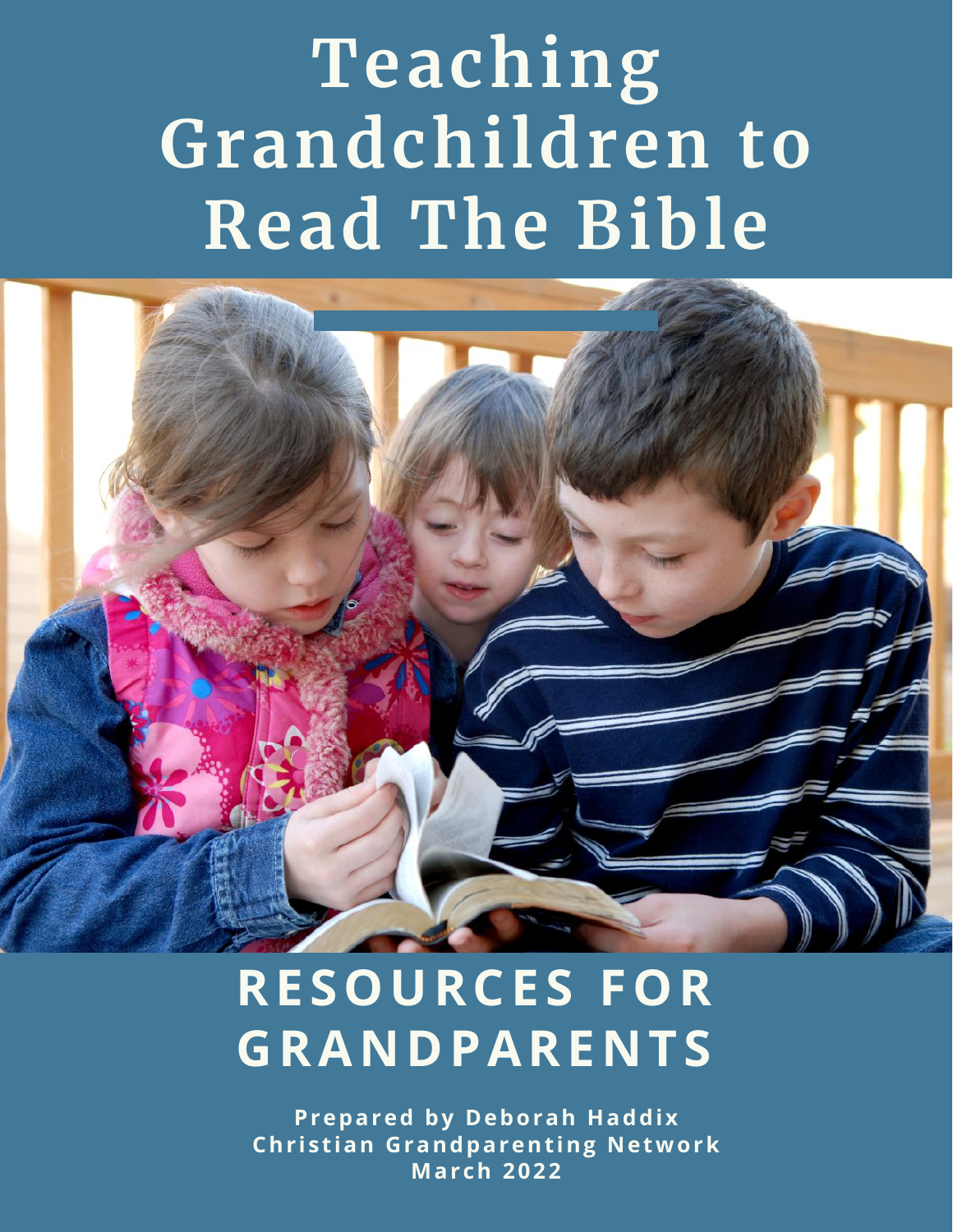#### **Teaching Grandchildren to Read the Bible**

Copyright ©2022 All rights reserved.

All Scripture quotations, unless otherwise indicated, are from the ESV® Bible (The Holy Bible, English Standard Version®), copyright © 2001 by Crossway, a publishing ministry of Good News Publishers. Used by permission. All rights reserved.

**ll rights reserved. No part of this publication may be reproduced, stored in a retrieval system, or transmitted in any form or by any means—electronic, mechanical, photocopy, recording, or any other—except for brief quotations in printed reviews, without the prior permission of the publisher.**

Requests for information should be sent to: Christian Grandparenting Network info@christiangrandparenting.com **[www.christiangrandparenting.com](https://christiangrandparenting.com/)**

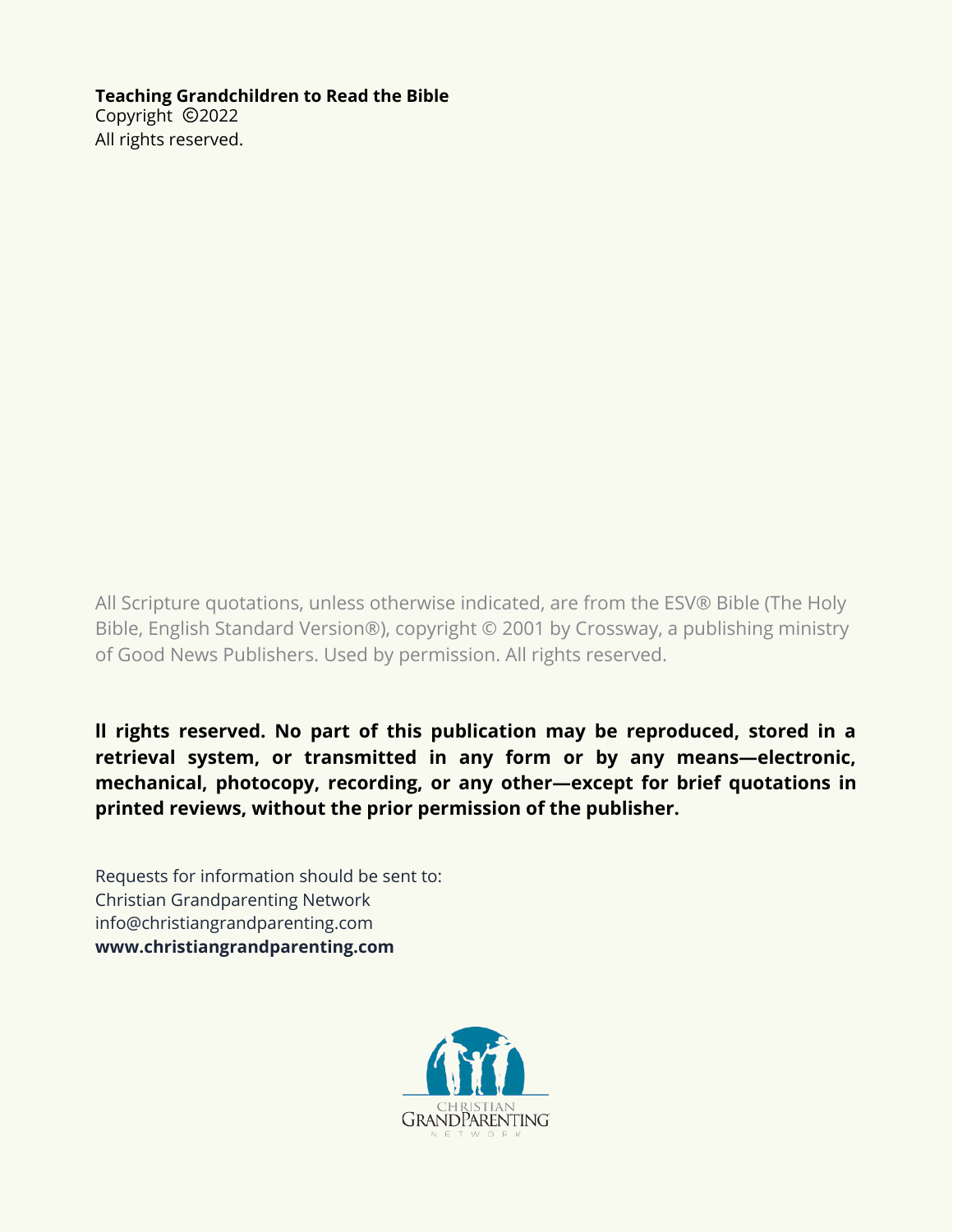### Teaching Grandchildren to Read the Bible

RESOURCES FOR GRANDPARENTS

One of the most referred to Scripture passages on the topic of family discipleship is Deuteronomy 6:4-9. Its words are spoken over parents during baby dedication services, a source of inspiration on social media graphics, and the keystone of many parenting seminars.

*"And these words that I command you today shall be on your hear t . You shall teach them diligent l y to your children, and shall talk of them when you s i t in your house, and when you walk by the way , and when you lie down, and when you r i se. "* **Deuteronomy 6:6-7**

But are you aware that these words also apply to grandparents? Let's back up a moment to see this well-known passage of Scripture in context.

*"Now thi s i s the commandment—the s tatutes and the rules that the Lord your God commanded me to teach you, that you may do them in the land to whi ch you are going over , to pos ses s i t , that you may fear the Lord your God, you and your son and your son' s son…. " Deuteronomy 6:1-2*

Do you see it? Moses is addressing the entire nation of Israel with the words of God, and he says, "you and your son and your son's son" – grandparent, parent, grandchild.

Grandparent, while the world around us is trying desperately to tell us that our work is finished, God's Word clearly says otherwise. We have a critical role in the lives of our grandchildren, and it is centered around passing them a heritage of faith in Jesus Christ.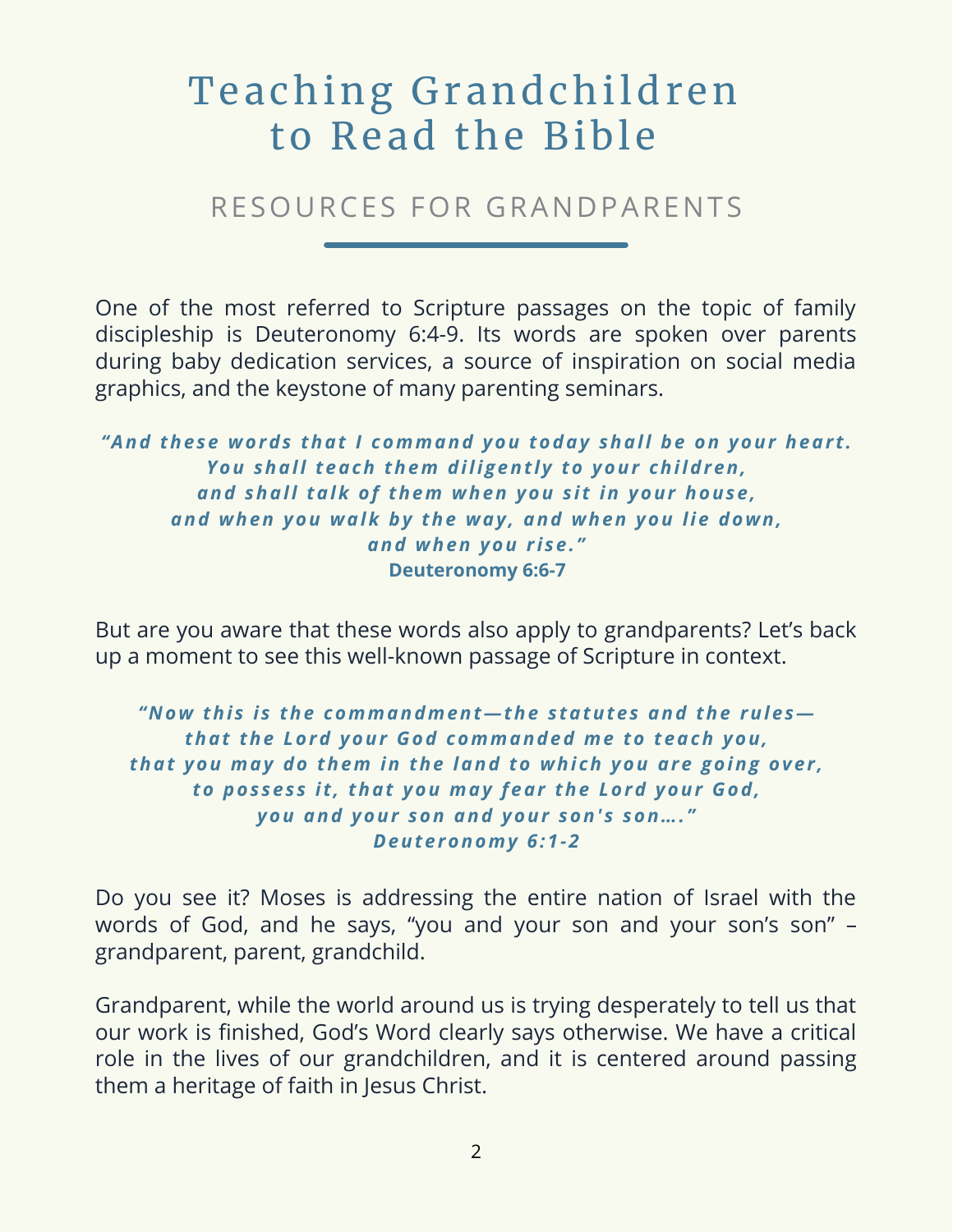#### **READING THE BIBLE**

There are many discipleship practices we can employ as we endeavor to pass our faith in Christ to the next generations. Bible reading is one, for there is no other book like it.

In its pages, God is revealed helping our grandchildren grow in knowledge of him. When our grandchildren read the Bible, space is created for them to encounter God and experience life transformation. The Word of God also provides our grandchildren with a measuring stick for how to live.

#### **BEFORE YOU BEGIN**

We want to help our grandchildren learn to read the Bible, but most of us don't know where to begin. Some of us even find the thought of the task a bit overwhelming. As we've already mentioned, the Bible is a book like no other. It is big and powerful and complex. Truth be told, it is enough to scare off many adults. How can we possibly help our grandchildren develop the daily habit of reading and enjoying it?

Let me begin by saying there are no guarantees or easy formulas. God created each of us uniquely. Our grandchildren's learning styles and preferences are all different. As well, reading the Bible for growth and transformation is Holy Spirit work, and the Holy Spirit's working does not fit into a well-defined, predictable box.

That being said, following are some helpful ideas for teaching your grandchild how to read the Bible.

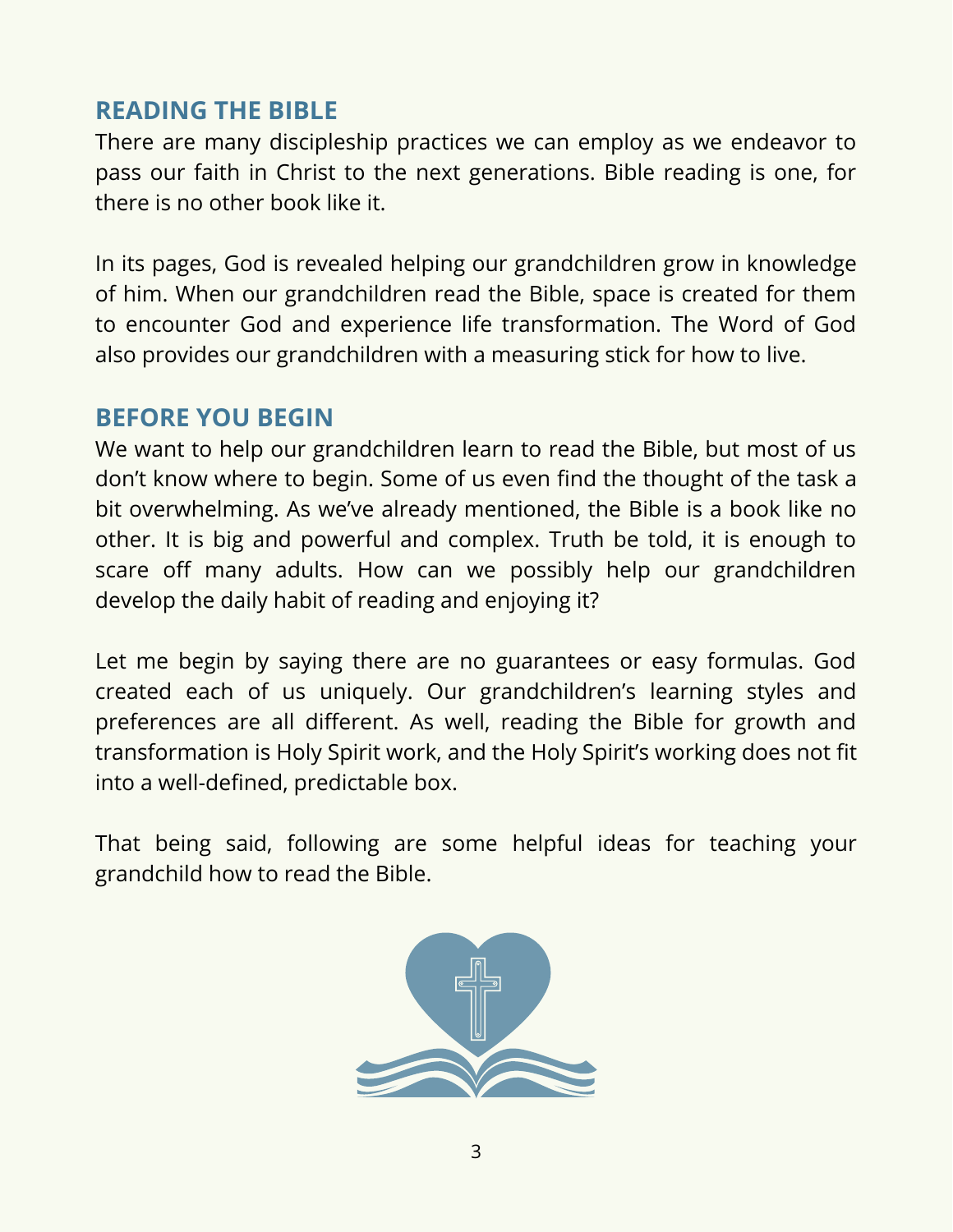#### **LISTEN TO THE BIBLE TOGETHER**

During the time of the New Testament Epistles, copies of these books would have been quite scarce. When believers gathered together for church, the word of God was, therefore, read to them. This was also Jesus' experience as a child in the synagogue.

Hearing the Bible can be a helpful way to introduce large portions of the text to younger children. Gather your grandchildren around and read a favorite passage of the Bible to them or let someone else read to you. Many Bible apps and websites now have a read aloud function.



#### **PERSONALIZE IT**

- Give your grandchild a double-spaced printout of a Bible passage. 1. (If your grandchild can write, you might choose to have them write out the passage instead.)
- 2. Have your grandchild go through the passage, crossing out all the pronouns (words like "you," "me," and "whoever").
- 3. In their place, instruct your grandchild to write their own name.

**Example:**



Psalm 119:16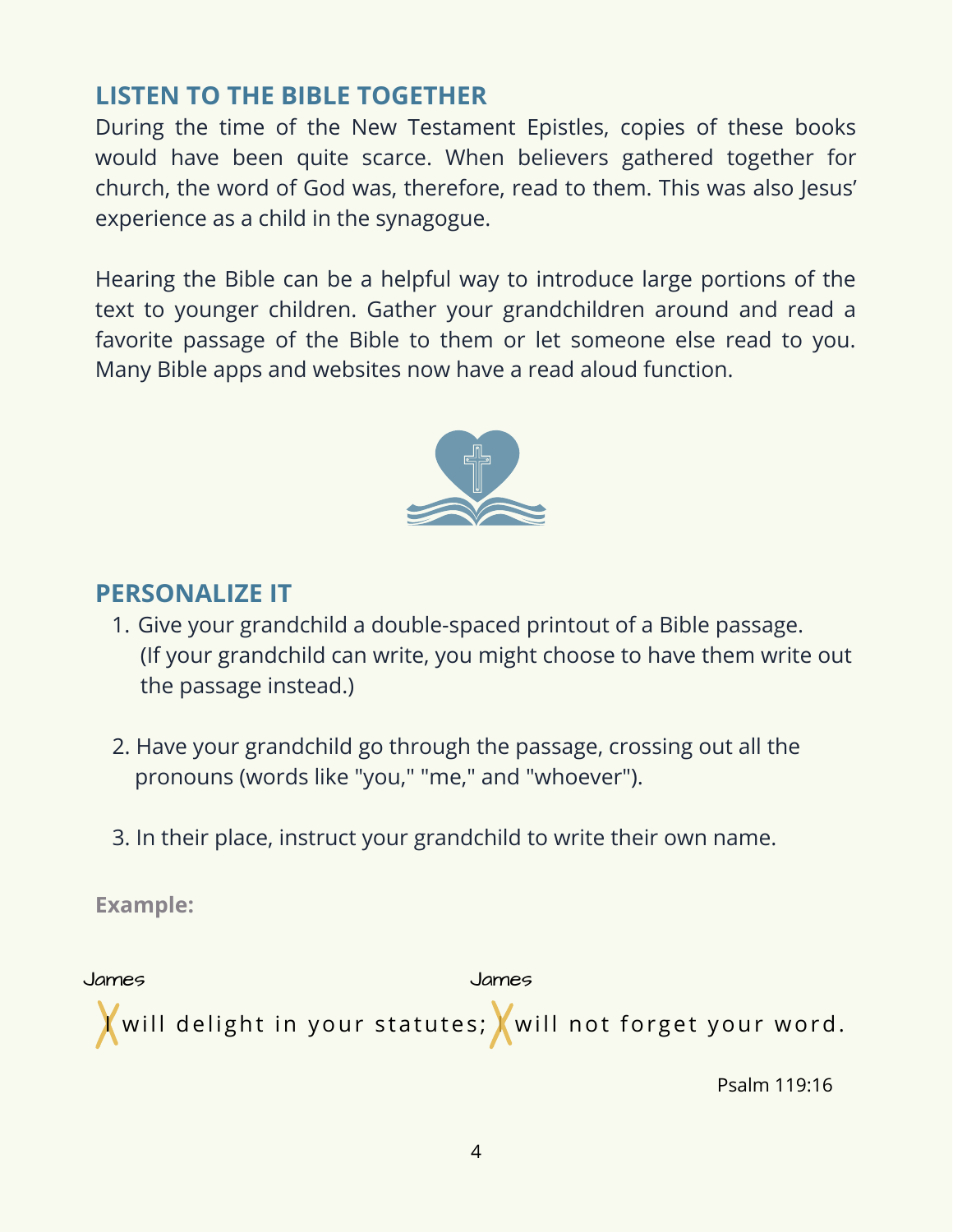#### **PAY ATTENTION TO THE WORDS**

Start by giving your grandchild a double-spaced printout of a Bible passage. Then challenge them to do one or more of the following:

- 1. Highlight repeated words or phrases they find in the passage.
- 2. Circle words that jump out at them.
- 3. Number items in a series.
- 4. Look up definitions or synonyms for words they do not know.
- 5. If it fits with the passage, encourage them to make lists.

When they have finished digging into the text, be sure you spend some time together talking through some meaty follow-up questions.

**Sample Follow-up Questions:**

- What did you notice?
- How do those definitions/synonyms help you better understand the passage?
- What do you think this passage is saying?
- What does this passage teach us about God?
- Do you have any questions?

#### **USE BIBLE READING PLANS**

Bible reading will be more effective if you have direction. Rather than skipping around willy nilly, use a Bible reading plan or camp out in a single book or passage.

A multitude of Bible plans for kids and teens can be found by using your favorite search engine. Try "Bible reading plan for kids" or "Bible reading plan for teens."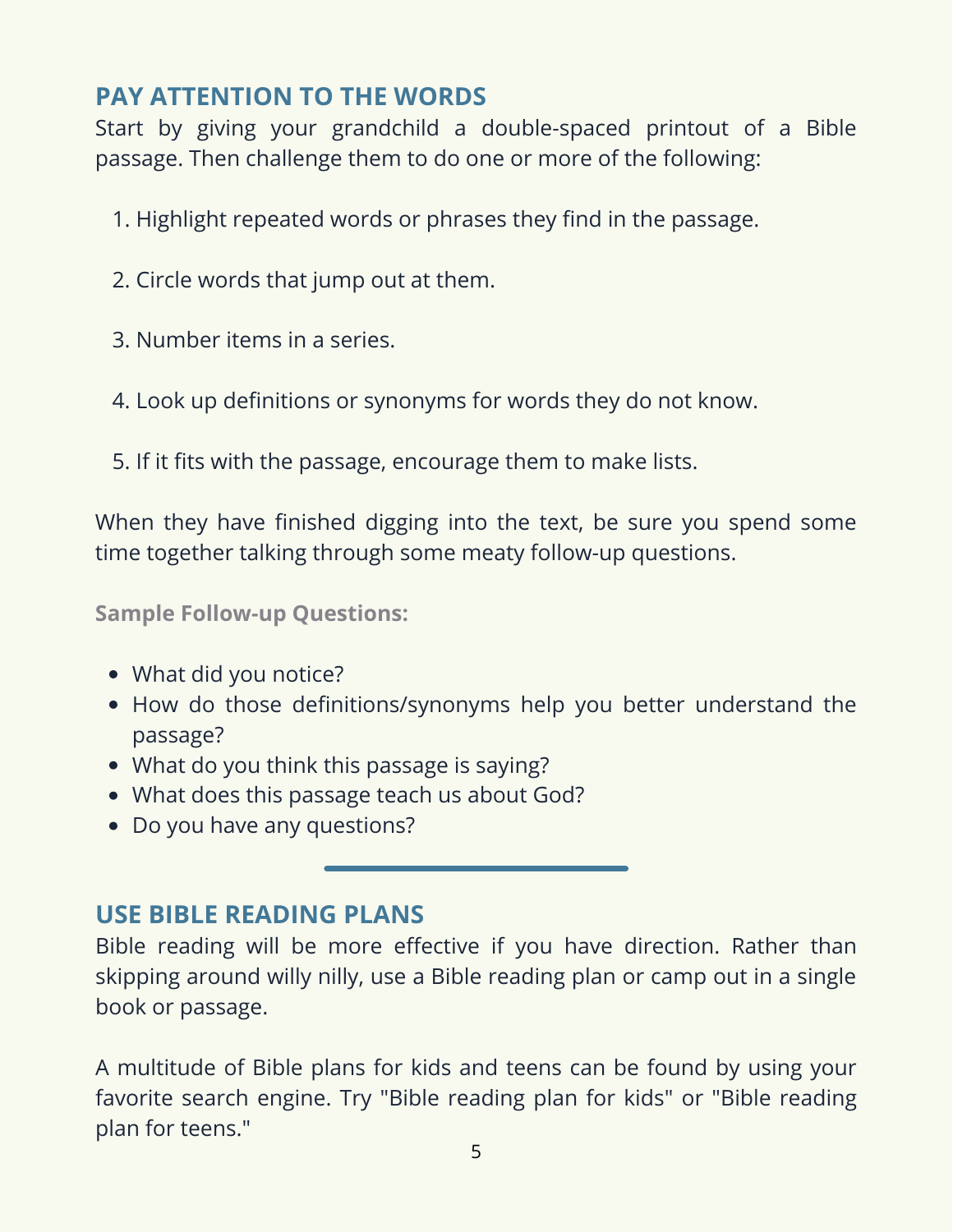#### **GET CREATIVE**

Think about your grandchild's interests. Then try to integrate these interests with Bible reading.

- Let them draw pictures of what they are reading.
- Read the passage aloud and have your grandchildren act out what they hear.
- Encourage word studies and further research on things that pique their interest.
- Locate scripture songs of reading passages or let your grandchildren write their own.
- Provide a journal where they can record their thoughts, reflections, and questions as they read.



#### **POST READING**

- 1. Ask questions.
	- What do you think?
	- What are you learning?
	- What different does it make?
	- What does this passage teach us about God?
- 2. Ask your grandchild to rewrite the passage in their own words. (Or retell it to you using their own words.)
- 3. Ask if they have any questions. Then be sure to answer those questions or help them find the answers if you are not sure yourself.